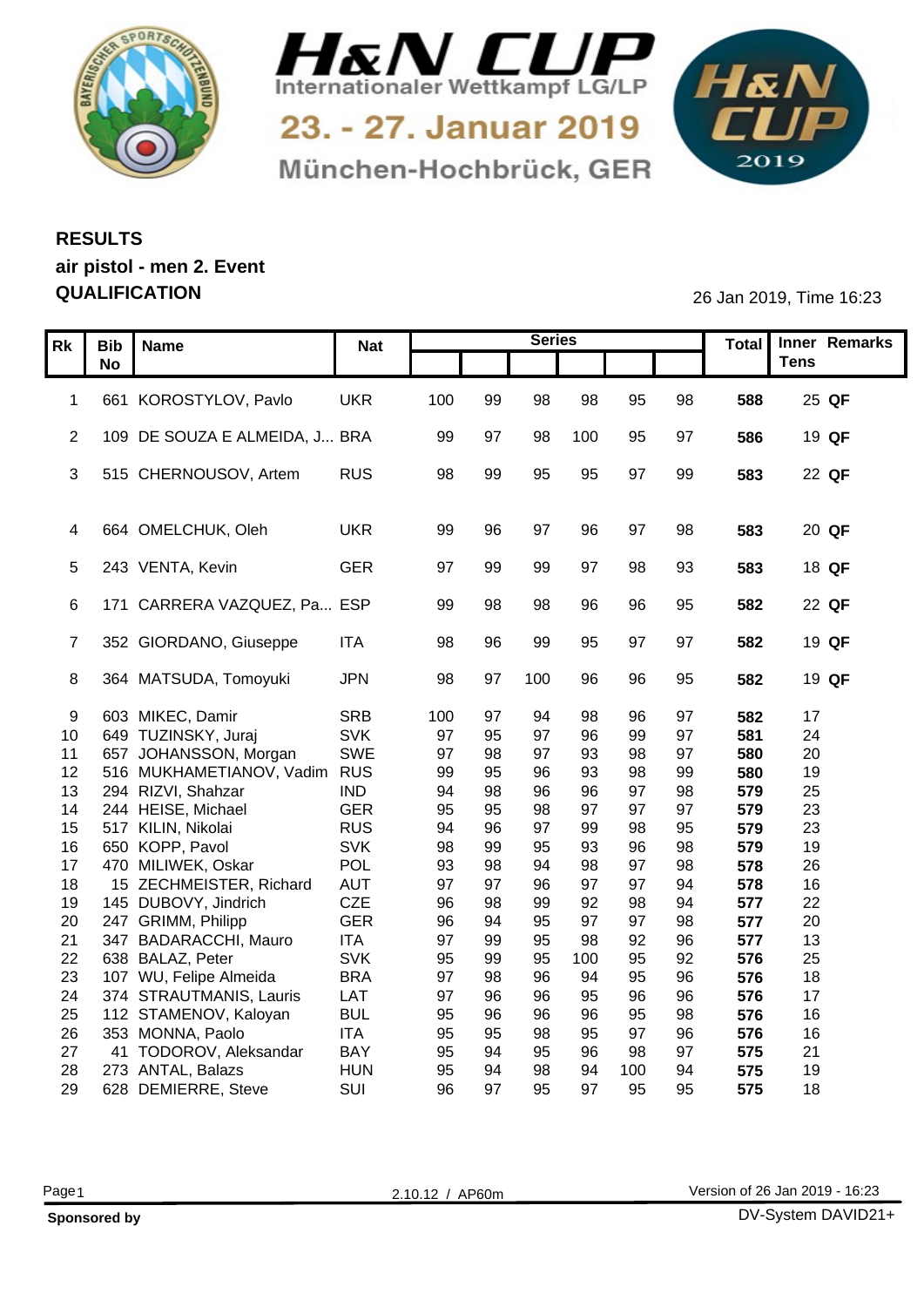



München-Hochbrück, GER

1&N 

## **RESULTS air pistol - men 2. Event QUALIFICATION** 26 Jan 2019, Time 16:23

| Rk Bib Name                                 | <b>Nat</b> |                      |    | <b>Series</b>  |                |          |            | Total Inner Remarks |  |
|---------------------------------------------|------------|----------------------|----|----------------|----------------|----------|------------|---------------------|--|
| <b>No</b>                                   |            |                      |    |                |                |          |            | <b>Tens</b>         |  |
|                                             |            |                      |    |                |                |          |            |                     |  |
| 30 534 BIN, Gai<br>215 MACHAVARIANI, Tsotne | SGP<br>GEO | 95<br>96<br>98       |    | 95<br>97       | 96<br>07       | 96<br>95 | 575        | 17<br>17            |  |
| 31<br>602 GRGIC, Dimitrije                  | <b>SRB</b> | 96                   |    | 96<br>93<br>93 | 98             | 99       | 575<br>575 | 16                  |  |
| 32<br>202 FOUQUET, Florian                  | <b>FRA</b> | 95<br>95<br>97<br>95 |    | 95<br>99<br>97 | 94             | 93       | 575        | 16                  |  |
| 33<br>95 ROHAU, Anrei<br>34                 | <b>BLR</b> | 95<br>96             |    | 95<br>96       |                | 95       | 575        | $1^{\circ}$         |  |
| 35 573 CEPER, Joze                          | <b>SLO</b> | 97                   |    | 95<br>95       | 95             | 95       | 574        | 21                  |  |
| 275 TATRAI, Miklos<br>36                    | <b>HUN</b> | 96<br>96             |    | 96<br>95       |                | 96       | 574        | 20                  |  |
| 467 DANILUK, Piotr<br>37                    | POL        | 96<br>98             |    | 95             |                | 95       | 574        | 19                  |  |
| 115 KACAVENDA, Uros<br>38                   | CRO        | 94<br>98             |    | 97             | Q <sub>7</sub> | 95       | 574        | 18                  |  |
| 39 242 SCHWALD, Michael                     | <b>GER</b> | 96                   |    |                |                | 96       | 574        | 17                  |  |
| 468 WOJTYNA, Szymon<br>40                   | POL        | 93<br>99             |    | 95<br>97       |                | 96       | 574        | 17                  |  |
| 390 BILIUS, Kestutis                        | LTU        | 97                   |    |                |                | 97       | 574        | 16                  |  |
| 41<br>72 LIEBENS, Bart<br>42                | <b>BEL</b> | 94                   |    | 95             |                | 96       | 574        | 16                  |  |
| 348 TORRACCHI, Alessio<br>43                | <b>ITA</b> | 96                   |    | 99             | 95             | 92       | 574        | 16                  |  |
| 36 LUNEV, Ruslan<br>44                      | AZE        | 93<br>Ω.             |    | 95<br>96       | Q <sub>7</sub> | 96       | 574        | 15                  |  |
| 45 423 AAS, Ole-Harald                      | <b>NOR</b> | 92                   |    | 99<br>96       | 98             | 95       | 574        | 14                  |  |
| 46<br>554 LIM, Swee Hon                     | <b>SGP</b> | 92                   | 96 | 96<br>99       |                | 96       | 574        | - 9                 |  |
| 106 BORHCTCHEVSKI, Uladz BLR<br>47          |            | 95                   | 96 | 95<br>97       | 93             | 97       | 573        | 17                  |  |
| 418 NOOIJ, Sander<br>48                     | <b>NED</b> | 97<br>98             |    | 93             | Q <sub>7</sub> | 95       | 573        | 17                  |  |
| 111 KIROV, Kiril<br>49                      | <b>BUL</b> | 98                   |    | 95             |                | 96       | 573        | 16                  |  |
| 44 HOLDERRIED, Matthias<br>50               | <b>BAY</b> | 96<br>95             |    | ٩Z             |                | 94       | 573        | 15                  |  |
| 655 LANDER, Per-Anders<br>51                | <b>SWE</b> | 96                   | 96 |                | 95             | 94       | 572        | 20                  |  |
| 100 ZAICHYK, Yauheni<br>52                  | <b>BLR</b> | 95                   |    | 98             |                | 94       | 572        | 16                  |  |
| 553 SOON, Yeong Ling Sebas SGP<br>53        |            | 96<br>98             |    | 94             | Q <sub>7</sub> | 93       | 572        | 16                  |  |
| 683 HALL, James<br>54                       | <b>USA</b> | 96                   | 96 | 93             |                | 96       | 572        | 15                  |  |
| 55 164 HANSEN, Jonas                        | <b>DEN</b> | 91                   | 96 | 97<br>95       | Q <sub>7</sub> | 96       | 572        | 14                  |  |
| 56<br>363 SONODA, Yoshinobu                 | <b>JPN</b> | 92                   | 96 | 95<br>96       |                | 95       | 572        | 13                  |  |
| 165 LARSEN, Frederik<br>57                  | <b>DEN</b> | 92                   |    | 99             |                | 91       | 571        | 19                  |  |
| 85 JOVICIC, Nikolai<br>58                   | <b>BIH</b> | 93                   |    | 97             | 93             | 98       | 571        | 17                  |  |
| 43 PIECHACZEK, Tobias<br>59                 | BAY        | 95                   |    |                | Q <sub>7</sub> | 97       | 571        | 15                  |  |
| 259 KORAKAKIS, Dionysius<br>60              | GRE        | 94<br>95             |    | 98             |                | 98       | 571        | 14                  |  |
| 496 ISAKOV, Mikhail<br>61                   | <b>RUS</b> | 95                   |    | 92<br>95       | 95             | 97       | 571        | 10                  |  |
| 560 STOJAK, Saso<br>62                      | <b>SLO</b> | 97                   |    | 96             |                | 90       | 570        | 21                  |  |
| 552 POH, Lip Meng<br>63                     | SGP        | 94                   |    | 96<br>95       | 96             | 93       | 570        | 16                  |  |
| 2 KUCANA, Arben<br>64                       | ALB        | 93                   |    |                | 93             | 97       | 570        | 13                  |  |
| 65 116 POSAVEC, Zeljko                      | CRO        | 93                   |    | ۵4             | 96             | 94       | 570        | 12                  |  |
| 66<br>137 KRISTO, Ante                      | CRO        | 100                  | 88 | 96<br>95       |                | 97       | 569        | 13                  |  |
| 42 FRÖHLICH, Paul<br>67                     | <b>BAY</b> | 94<br>92             |    | 96<br>96       | 95             | 96       | 569        | 11                  |  |